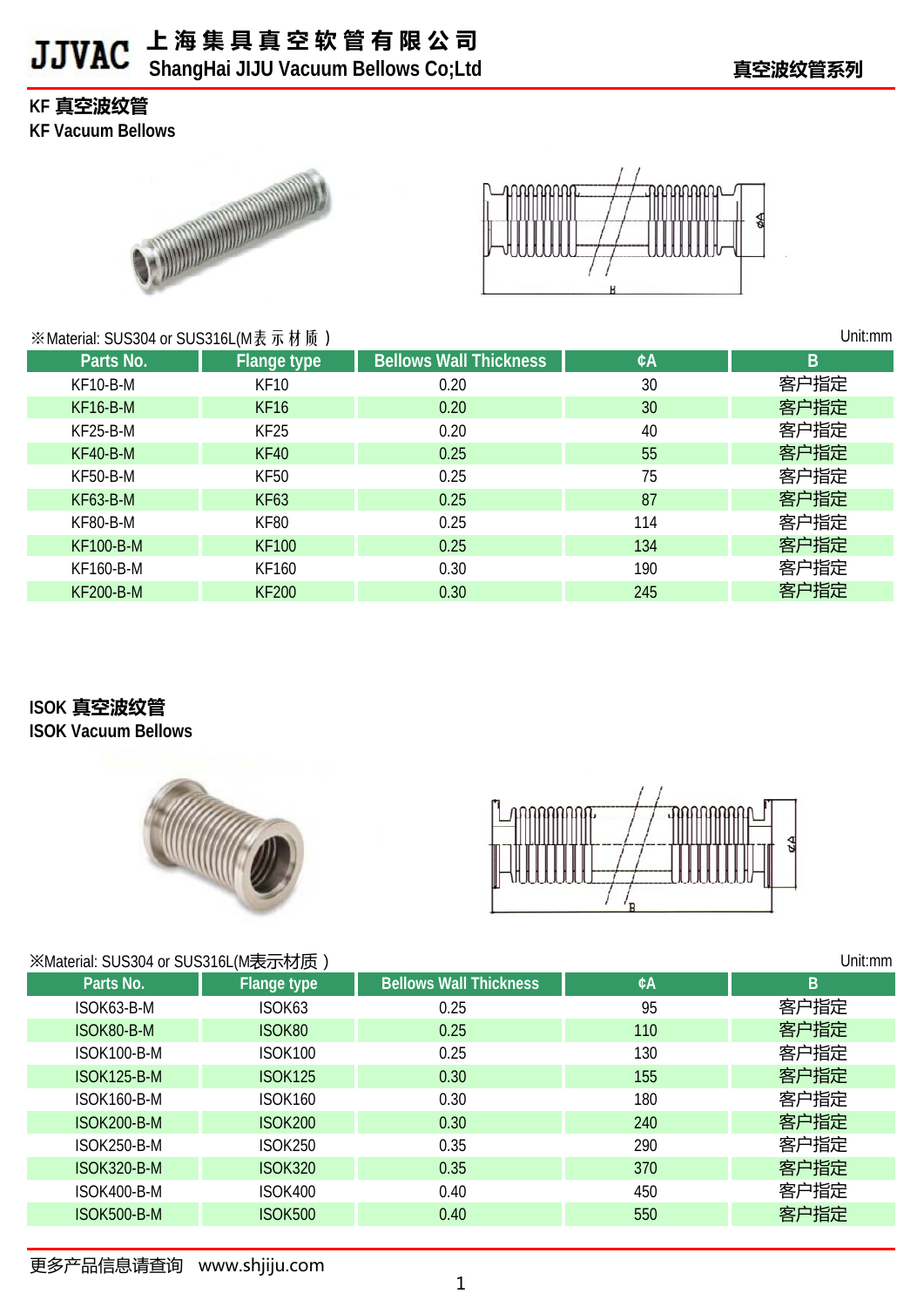### **上 海 集 具 真 空 软 管 有 限 公 司 b** ShangHai JIJU Vacuum Bellows Co;Ltd **butch in the community of the state of the state of the state of the state of the state of the state of the state of the state of the state of the state of the state of the state**

#### **CF 真空波纹管**

**CF Vacuum Bellows**





| ※Material: SUS304 or SUS316L(M表示材质) | Unit:mm            |                               |     |      |
|-------------------------------------|--------------------|-------------------------------|-----|------|
| Parts No.                           | <b>Flange type</b> | <b>Bellows Wall thickness</b> | ¢A  |      |
| CF16-B-M                            | CF <sub>16</sub>   | 0.20                          | 34  | 客户指定 |
| <b>CF25-B-M</b>                     | CF <sub>25</sub>   | 0.20                          | 54  | 客户指定 |
| CF35-B-M                            | CF35               | 0.25                          | 70  | 客户指定 |
| <b>CF50-B-M</b>                     | <b>CF50</b>        | 0.25                          | 86  | 客户指定 |
| CF63-B-M                            | CF63               | 0.25                          | 114 | 客户指定 |
| <b>CF80-B-M</b>                     | CF80               | 0.25                          | 130 | 客户指定 |
| CF100-B-M                           | CF100              | 0.25                          | 152 | 客户指定 |
| CF160-B-M                           | CF160              | 0.30                          | 202 | 客户指定 |
| CF200-B-M                           | CF200              | 0.30                          | 253 | 客户指定 |
| CF250-B-M                           | CF250              | 0.35                          | 305 | 客户指定 |

#### **VGF 真空波纹管**

**VGF Vacuum Bellows**





#### ※Material: SUS304 or SUS316L(M実示材质)

| ※Material: SUS304 or SUS316L(M表示材质) | Unit:mm         |                               |     |      |
|-------------------------------------|-----------------|-------------------------------|-----|------|
| Parts No.                           | Flange type     | <b>Bellows Wall thickness</b> | ¢A  | B    |
| VGF10-B-M                           | VG/VF10         | 0.20                          | 70  | 客户指定 |
| VGF20-B-M                           | VG/VF20         | 0.20                          | 80  | 客户指定 |
| VGF25-B-M                           | VG/VF20         | 0.20                          | 90  | 客户指定 |
| VGF40-B-M                           | VG/VF40         | 0.25                          | 105 | 客户指定 |
| VGF50-B-M                           | VG/VF50         | 0.25                          | 120 | 客户指定 |
| VGF65-B-M                           | VG/VF65         | 0.25                          | 145 | 客户指定 |
| VGF80-B-M                           | VG/VF80         | 0.25                          | 160 | 客户指定 |
| <b>VGF100-B-M</b>                   | <b>VG/VF100</b> | 0.25                          | 185 | 客户指定 |
| <b>VGF150-B-M</b>                   | <b>VG/VF150</b> | 0.30                          | 235 | 客户指定 |
| <b>VGF200-B-M</b>                   | <b>VG/VF200</b> | 0.30                          | 300 | 客户指定 |
|                                     |                 |                               |     |      |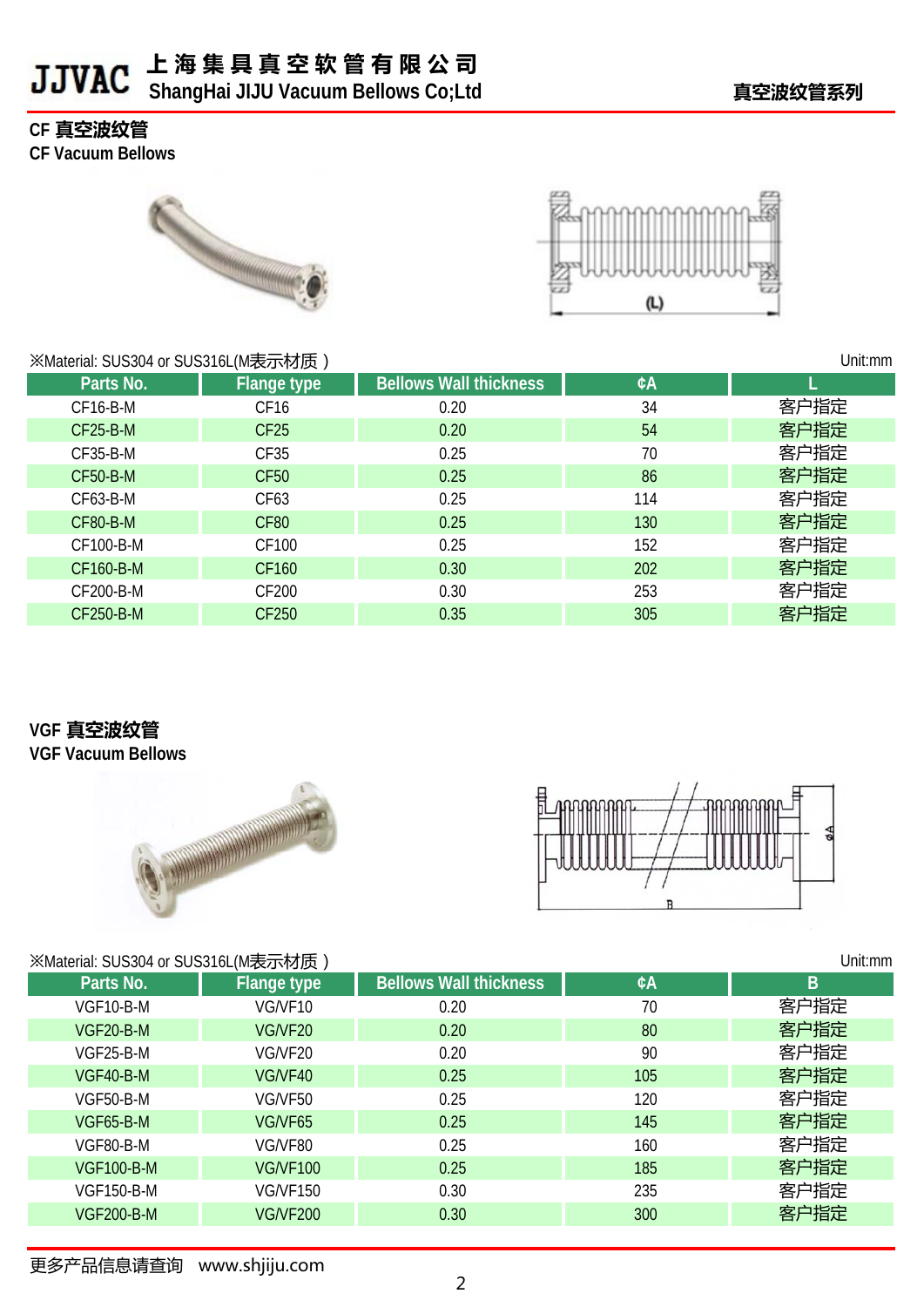### **上 海 集 具 真 空 软 管 有 限 公 司 b** ShangHai JIJU Vacuum Bellows Co;Ltd **butch in the community of the state of the state of the state of the state of the state of the state of the state of the state of the state of the state of the state of the state**

**VPA 真空波纹管**

**VPA Vacuum Bellows**





| ※Material: SUS304 or SUS316L(M表示材质) | Unit: inch or mm   |                               |        |      |
|-------------------------------------|--------------------|-------------------------------|--------|------|
| Parts No.                           | <b>Flange type</b> | <b>Bellows Wall thickness</b> | ¢A     | B    |
| VPA1/4-B-M                          | $1/4*30$           | 0.15                          | 6.35   | 客户指定 |
| <b>VPA3/8-B-M</b>                   | $3/8*30$           | 0.20                          | 9.52   | 客户指定 |
| <b>VPA1/2-B-M</b>                   | $1/2*30$           | 0.20                          | 12.70  | 客户指定 |
| <b>VPA3/4-B-M</b>                   | $3/4*30$           | 0.20                          | 19.05  | 客户指定 |
| $VPA1.0-B-M$                        | $1.0*25$           | 0.20                          | 25.40  | 客户指定 |
| <b>VPA1.5-B-M</b>                   | $1.5*20$           | 0.25                          | 38.10  | 客户指定 |
| $VPA2.0-B-M$                        | $2.0*20$           | 0.25                          | 50.80  | 客户指定 |
| $VPA2.5-B-M$                        | $2.5*20$           | 0.25                          | 63.50  | 客户指定 |
| <b>VPA3.0-B-M</b>                   | $3.0*20$           | 0.25                          | 76.20  | 客户指定 |
| VPA4.0-B-M                          | $4.0*20$           | 0.25                          | 101.60 | 客户指定 |
| VPA6.0-B-M                          | $6.0*20$           | 0.30                          | 152.40 | 客户指定 |